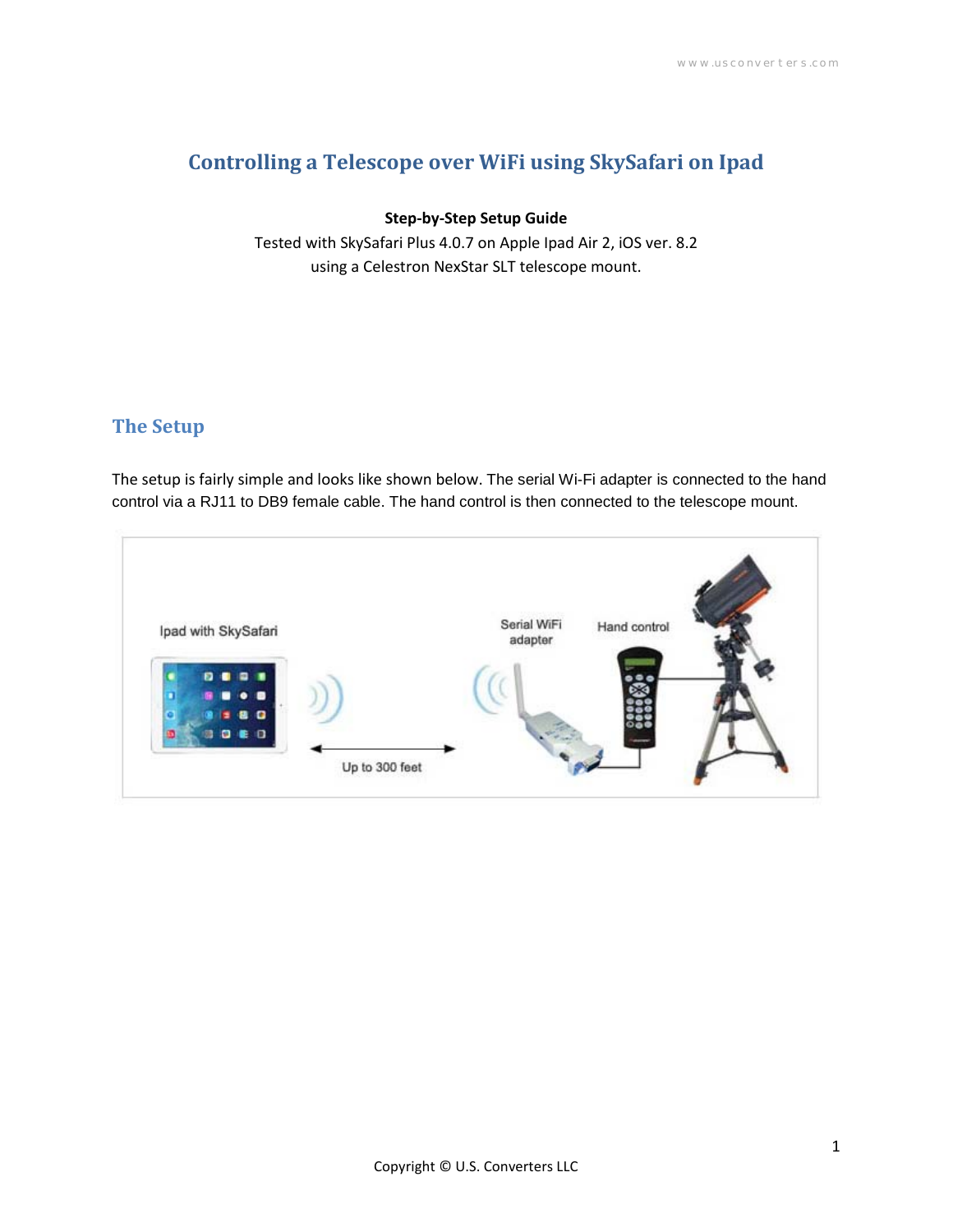## **A look at the parts you need**

Below is a list of parts we use for this setup; some are required, some are highly recommended and some are optional.



This is needed to connect to the telescope.



This cable is used for connecting the serial Wi-Fi adapter to the hand control.



This rechargeable lithium USB battery pack is optional but very useful if you have no other power source for the serial Wi-Fi adapter.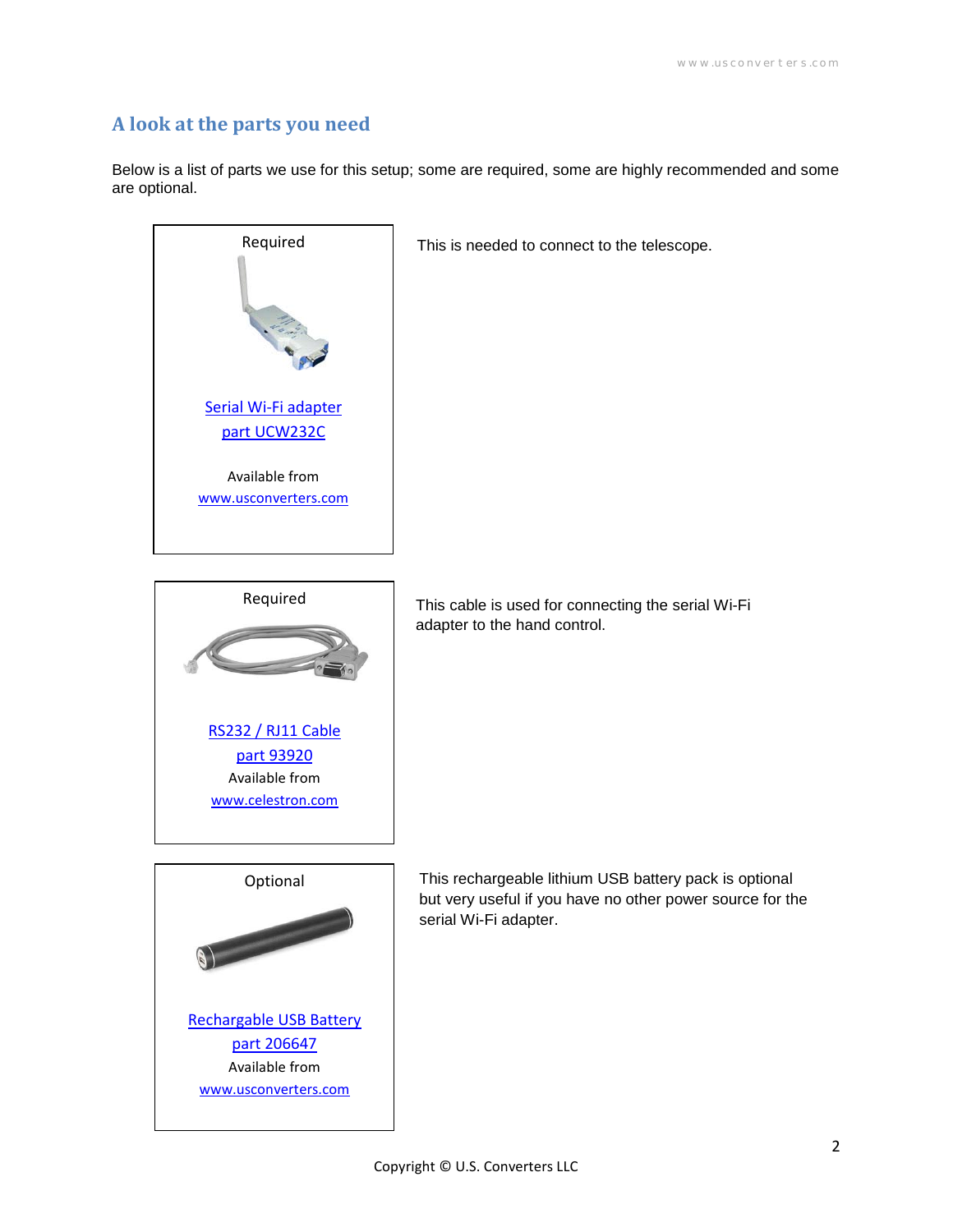### **Connecting the Serial Wi-Fi adapter**

The UCW232C serial to WiFi adapter is pre-configured to work with most astronomy software including SkySafari, so you don't need to configure any of the adapter's parameters. All parameters should be at default settings. To make sure all parameters are at default settings you can press and hold the reset button for about 5 seconds.

#### *Connecting the adapter to your Ipad over Wi-Fi.*

First connect the Wi-Fi adapter to 5VDC through the USB power port. Check that the DCE/DTE switch on the side of the adapter is in position DTE.

Go to your Ipad's Wi-Fi settings page and search for WiFi devices. Connect to the adapter, the SSID is "Serial2WiFi\_xx\_xx", (the xx\_xx is the last 4 digits of the adapter's MAC address):



#### **Align your telescope now!**

**The WiFi adapter cannot connect to your telescope if it is not successfully aligned.**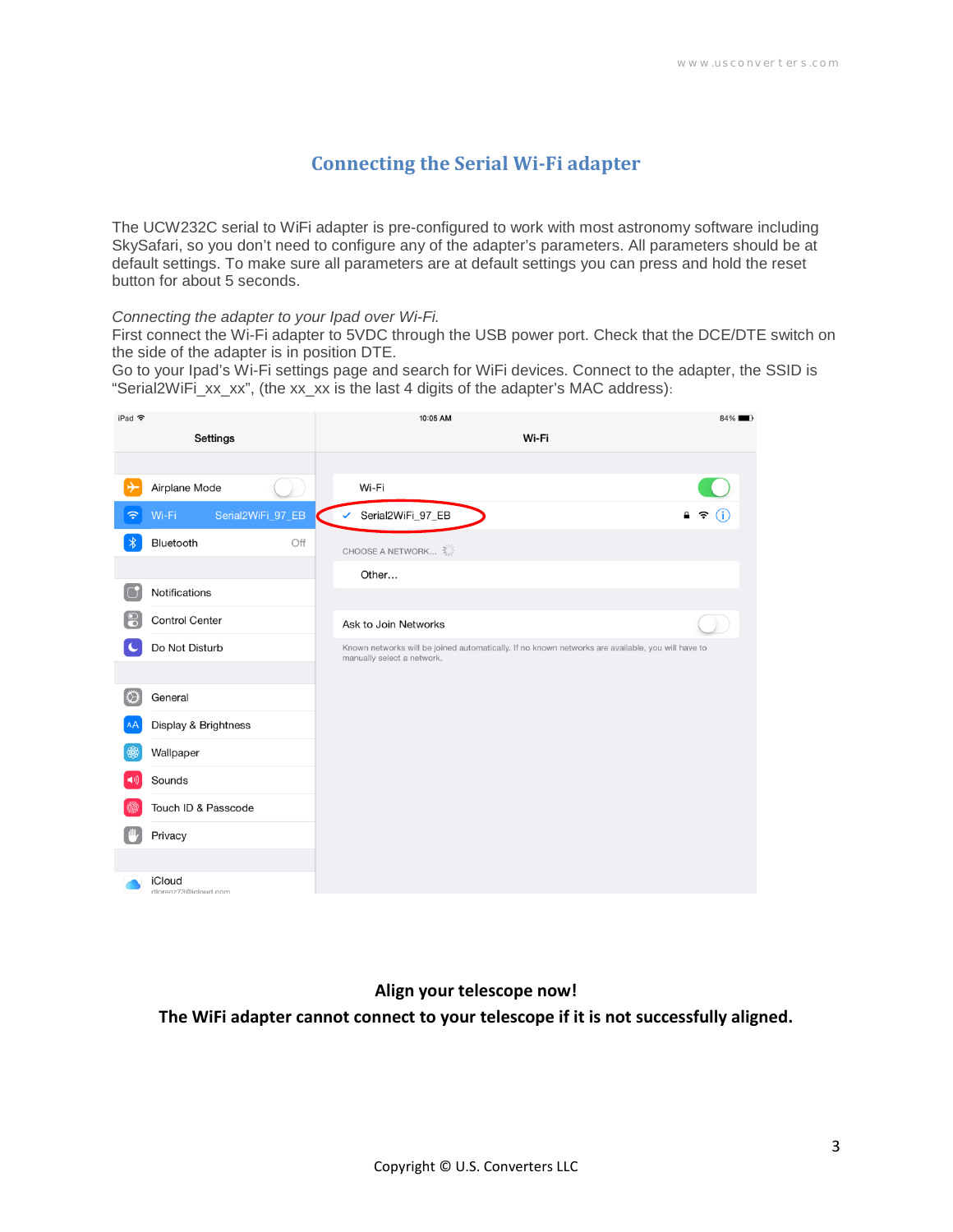# **Connecting with SkySafari**

Connect the UCW232C serial Wi-Fi adapter to your hand control using the DB9/RJ11 cable and the male/male gender changer (included with the UCW232C) as shown below. **NOTICE: The DCE/DTE switch on the side of the adapter must be in position DTE.**

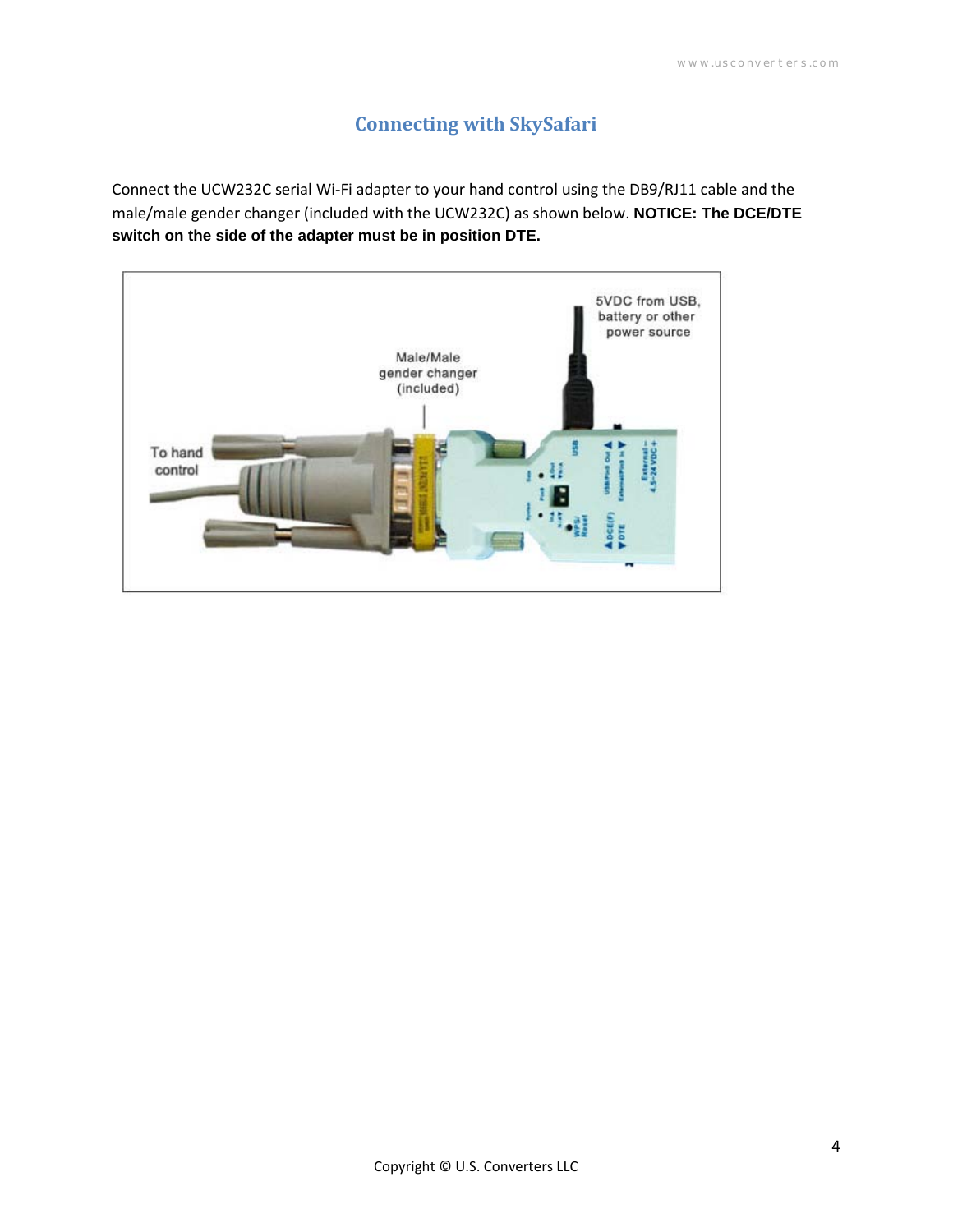Install and open SkySafari on your Ipad. On the main screen tab the "Settings" menu.

Select telescope and mount type under the "Telescope" menu. Disable "Auto-Detect SkyFi" under "Communication Settings" and enter the UCW232C's IP address (192.168.10.1) and port number (8080):

| <b>Settings</b>             |                              |                         | Setup | Done                         |
|-----------------------------|------------------------------|-------------------------|-------|------------------------------|
| TIME & LOCATION             |                              | EQUIPMENT SELECTION     |       |                              |
| Date & Time                 | <b>Current Time</b>          | Scope Type              |       | Celestron NexStar GPS/SLT/SE |
| Location                    | Current Location             | Mount Type              |       | Alt-Az. GoTo                 |
| Coordinates                 | Horizon                      | COMMUNICATION SETTINGS  |       |                              |
| Precession                  | <b>Current Epoch</b>         | Auto-Detect SkyFi       |       |                              |
| Formats                     | 12 hour (AM/PM)              | <b>IP Address</b>       |       | 192.168.10.1                 |
| <b>DISPLAY OPTIONS</b>      |                              | Port Number             | 8080  |                              |
| Appearance                  | Color                        | SkyFi Settings Web Page |       |                              |
| Horizon & Sky               | Realistic                    | Set Time & Location     |       |                              |
| Solar System                | <b>Surfaces</b>              |                         |       |                              |
| <b>Stars</b>                | Mag 5.4                      | <b>Readout Rate</b>     |       | 4 per second                 |
| Deep Sky                    | <b>Mag 7 8</b>               | Save Log File           |       |                              |
| Milky Way                   | Realistic                    |                         |       |                              |
| Constellations              | Modern                       |                         |       |                              |
| <b>Grid &amp; Reference</b> | Equatorial                   |                         |       |                              |
| TELESCOPE                   |                              |                         |       |                              |
| Setup                       | Celestron NexStar GPS/SLT/SE |                         |       |                              |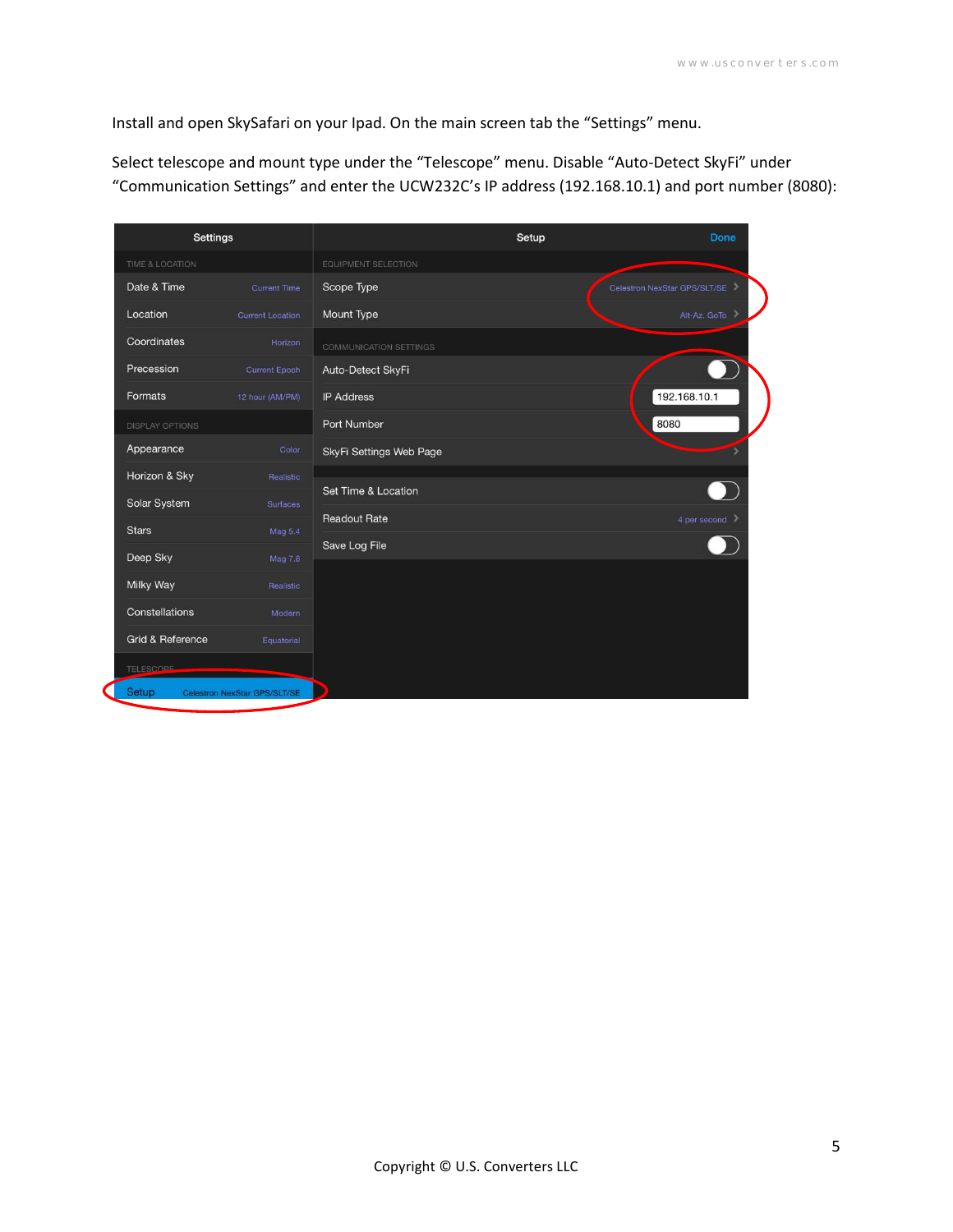

Go back to the main menu and tab the "*Scope"* menu, and tab "*Connect"*: